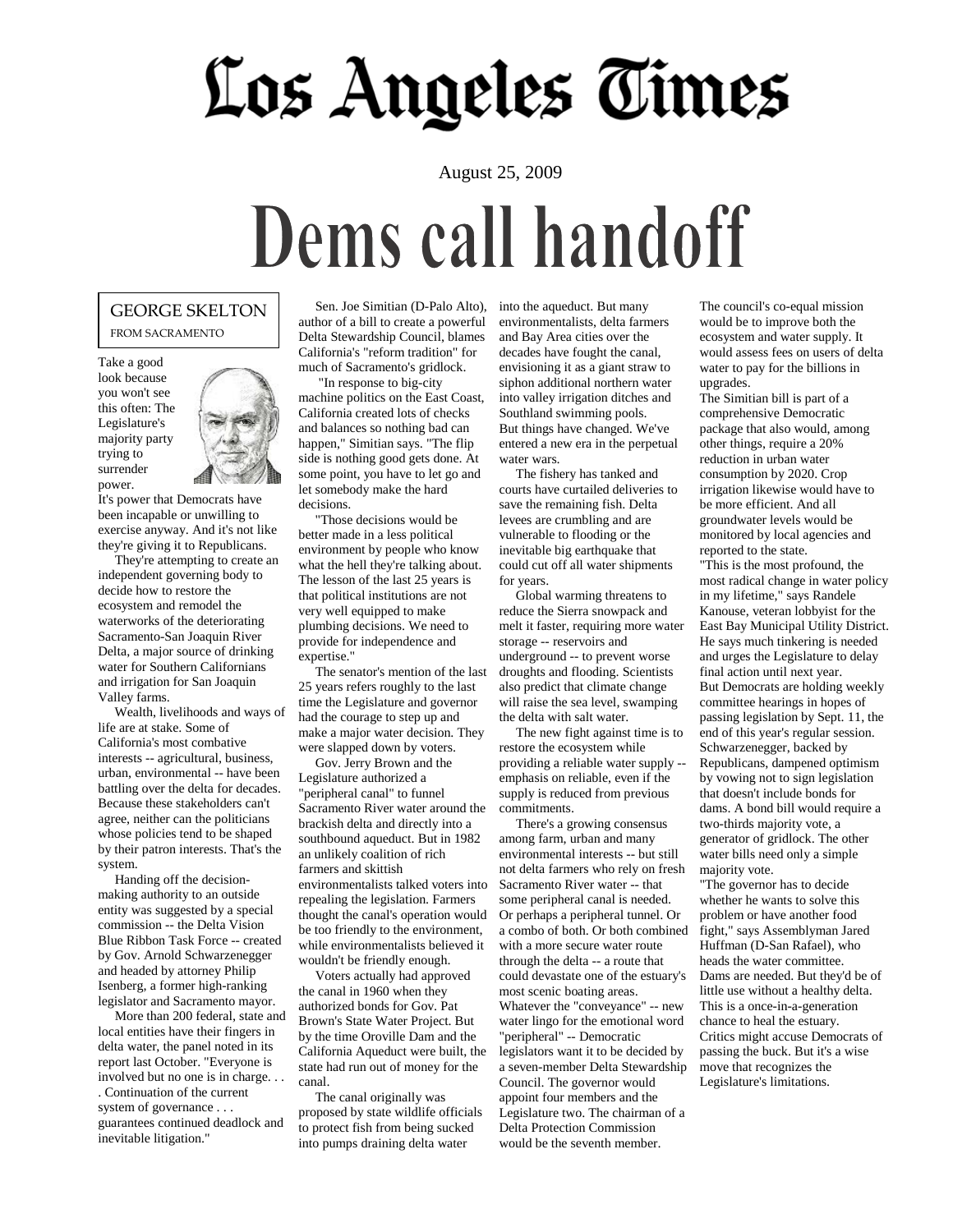

November 18, 2009

**Simitian's bill** 

### Governor signs a water bill

Governor Arnold Schwarzenegger has signed legislation by State Senator Joe Simitian (D-Palo Alto), which aims to restore the Sacramento-San Joaquin Delta and ensure an adequate supply of water for California in the years ahead.

Simitian's Senate Bill 1 (in the Seventh Extraordinary Session) was praised by Governor Schwarzenegger.

"For four decades California has been in the midst of a Holy Water War and now the legislators came together to approve a comprehensive historic water agreement," said Schwarzenegger. "I am excited to be signing the final bill of package that will leave our children and grandchildren a safe, clean and reliable water supply for the next 40, 50, 60 years and beyond."

Senate Bill 7X 1 lays out a clear path for governance of the Delta, and establishes the two co-equal goals of providing a more reliable water supply for California and protecting, restoring and enhancing the Delta ecosystem

Mindful of California's worsening water crisis and the continued deterioration of the Delta, Simitian has been pursuing a water fix for the past four years. In presenting his legislation on the floor of the Senate, Similian noted that, "a long history of benign neglect has not served the Delta or the state well."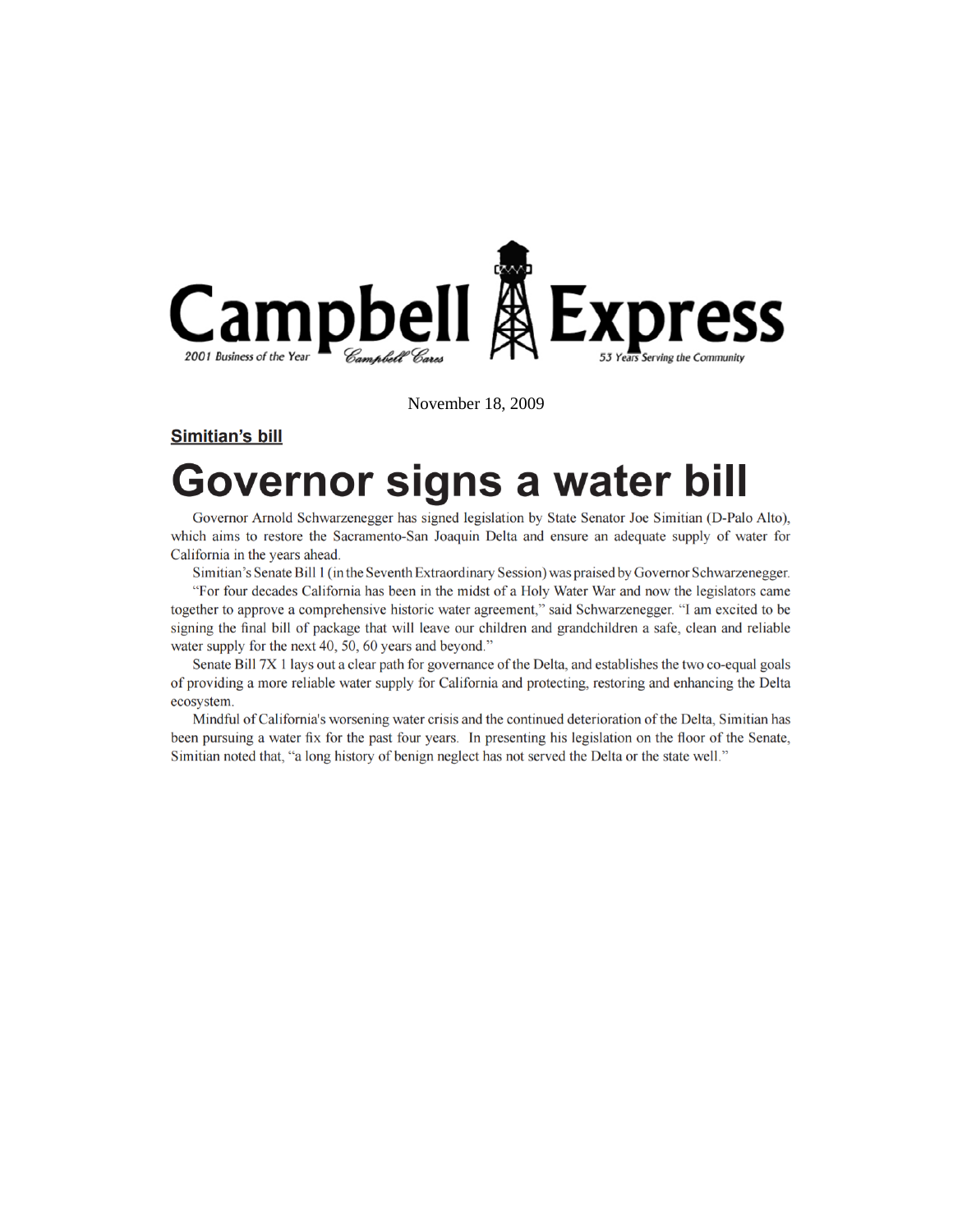# San Francisco Chronicle

June 27, 2010

### **New direction for the delta**

#### **By Wyatt Buchanan**

 SACRAMENTO – Over the past 10 years, California spent more than \$3.5 billion on an agency that failed to solve the water crisis in the Sacramento-San Joaquin River Delta.

 Now, the state is trying again - with a newly formed agency. This new agency is much like the old one with a different set of rules: It has the same staff of about 50 employees who were transferred over from the failed organization, and it has hired the same consulting firm to do much of the ground work, raising questions of whether it will succeed where its predecessor failed or whether it will be another expensive boondoggle.

 The stakes are enormous: the ecosystem of the delta - which provides water for 25 million Californians and millions of acres of farmland - is on the verge of collapsing, water users have seen their yearly allotments slashed, and a major earthquake could destroy the levee system protecting islands, communities and farmland in the region.

 Sen. [Joe Simitian,](http://www.sfgate.com/search/?action=search&channel=green&inlineLink=1&searchindex=gsa&query=%22Joe+Simitian%22) D-Palo Alto, author of the bill that created the new agency - the [Delta Stewardship](http://www.sfgate.com/search/?action=search&channel=green&inlineLink=1&searchindex=gsa&query=%22Delta+Stewardship+Council%22)  [Council](http://www.sfgate.com/search/?action=search&channel=green&inlineLink=1&searchindex=gsa&query=%22Delta+Stewardship+Council%22) - said there is no guarantee the council will succeed where the old agency, CalFed, failed.

 But something needs to be done. Decades of "benign neglect and ineffective governance have not served the state well," Simitian said. "There's always some risk with a new direction, but I think the old model was a proven failure."

#### **CalFed's failure**

 CalFed began in 1994 as an agreement between the federal and state governments to work together on delta water issues. But the pact proved ineffective almost from the start.

In 2000, the state and federal governments created a more formal process that was supposed to fix the delta for everyone - its motto was "everyone gets better together." They pledged to improve water supply and quality and strengthen the ecosystem and levees.

 Ultimately, CalFed became an amalgamation of 25 local, state and federal agencies and other organizations with disparate interests in the delta. The idea was to unite - and spend big - for a common cause.

 But, created under the Clinton administration, interest in CalFed waned during the Bush years. To worsen matters, CalFed was enormous, with so many agencies involved that it struggled under its own weight to create a structure to make decisions.

 In 2002, the Legislature created a new governing board to oversee CalFed: the Bay[-Delta Authority.](http://www.sfgate.com/search/?action=search&channel=green&inlineLink=1&searchindex=gsa&query=%22Delta+Authority%22) But the authority stopped meeting in the past few years because not enough members showed up for the scheduled sessions.

#### **No consistent funding**

 Perhaps contributing most significantly to CalFed's failure is that it lacked the force of law in its decisions and did not have a consistent source of funding to operate. An audit of the program determined that the state spent \$217 million in general fund dollars from 2000 to 2004, along with \$813 million in bond funds. The federal government was supposed to contribute significant money, too, but in the same period spent just \$242 million.

 Later in 2004, the program released a controversial 10-year financing plan totaling \$8 billion, which drew wide criticism and led the Legislature to slash its budget. Then, in early 2007, the [Public Policy Institute of](http://www.sfgate.com/search/?action=search&channel=green&inlineLink=1&searchindex=gsa&query=%22Public+Policy+Institute+of+California%22) 

[California](http://www.sfgate.com/search/?action=search&channel=green&inlineLink=1&searchindex=gsa&query=%22Public+Policy+Institute+of+California%22) concluded in a report on the delta that CalFed "is now widely perceived as having failed to meet its objectives."

 The Delta Stewardship Council was created via a bill the Legislature approved as part of last fall's comprehensive package of legislation to overhaul California's water infrastructure. Among the other bills that passed was one for an \$11 billion water bond that voters will decide in November.

 In crafting the stewardship council, lawmakers sought to avoid the pitfalls that doomed CalFed. They made the council small and powerful - a panel of only seven individuals - as opposed to the more than two dozen agencies that made up CalFed.

 This group, appointed largely by the governor, is charged with creating a comprehensive plan to revive the delta with the "co-equal goals" of restoring the ecosystem and ensuring water supply reliability for the state - by Jan. 1, 2012, an extremely tight deadline by government bureaucracy standards.

#### **Final plan will become law**

 One key difference from CalFed is that the council's final plan will actually be state law.

 Simitian said some lawmakers were wary about how much power to give the council, as it would limit the Legislature's authority. But he said he believes giving it real legal teeth is essential for success.

 "I would suggest to you that if everyone is a bit nervous, that is a good thing," Simitian said.

 The council first met in April and has had four meetings since, including last week.

 "This is a bigger step than the kind of limping along of the last 30 or 40 years," said [Phil Isenberg,](http://www.sfgate.com/search/?action=search&channel=green&inlineLink=1&searchindex=gsa&query=%22Phil+Isenberg%22) the chairman